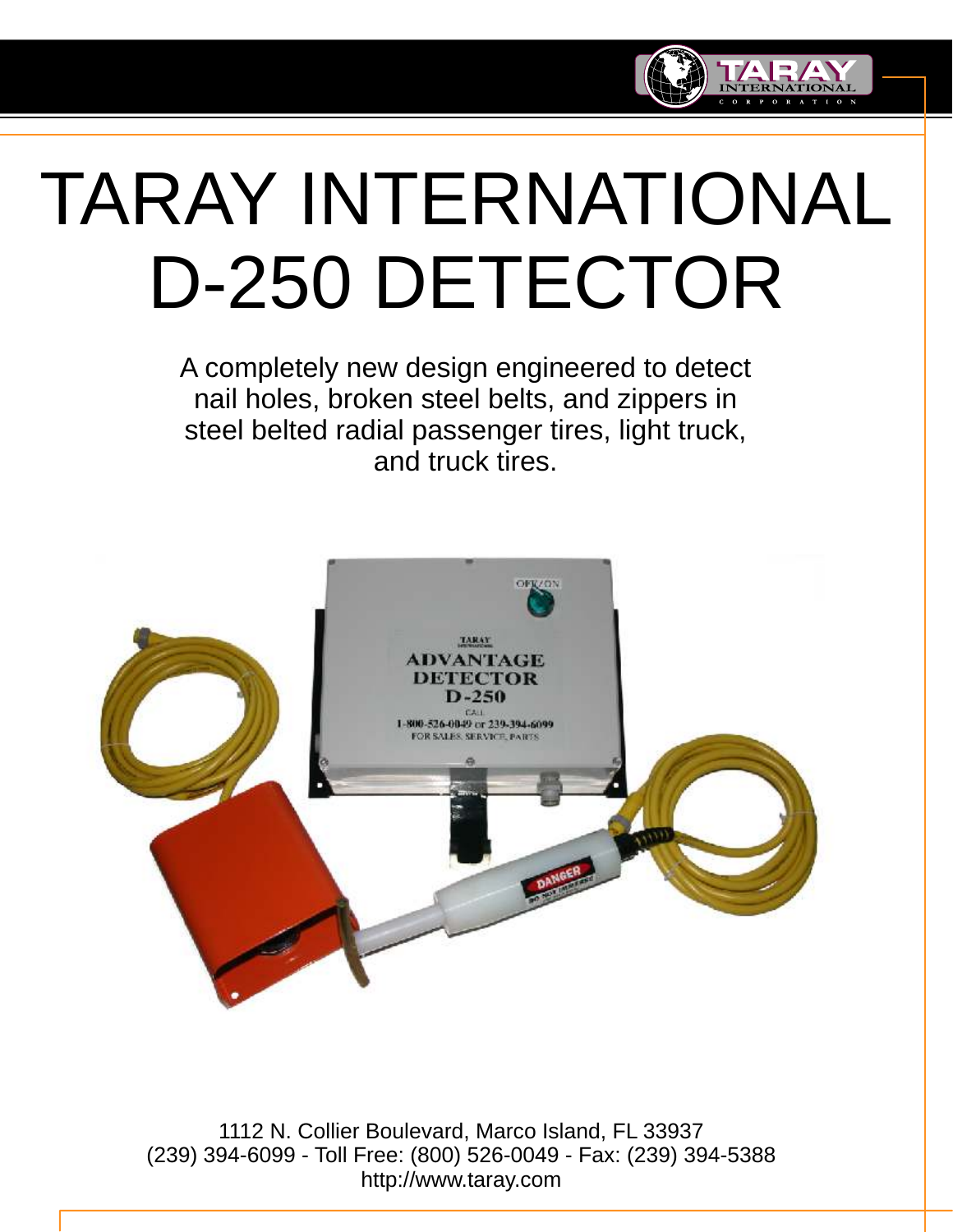### **» OPERATING INSTRUCTIONS**

1.) Mount the Taray D-250 detector on a wall within 5-feet of inspection unit. The Inspection unit must be grounded using grounding wire supplied with the unit. *Make sure the cables do NOT interfere with the normal traffic flow of the shop.*

**2**

- 2.) Place tire to be inspected on the inspection unit, spreading the beads. *Tire must be completely dry and free of all water. Care should be taken to remove all foreign matter from the inner liner before operating the Taray D-250 detector.*
- 3.) Position the on/off switch located on the wall unit to the 'ON' position. *Do NOT step on the foot switch at this point!*
- 4.) Holding the insulated handle of the detector probe, place the T-probe over the inner liner of the tire. Begin rotating the tire. Push down on the foot switch to activate the probe. The detector wand should physically touch the surface of the inner liner of the tire for proper arc detection.
- 5.) A dull electrical glow and humming noise will emanate from the T-probe if a flaw is not present. If a flaw IS present, a brighter glow, converging on the flaw, as well as a high pitched humming noise will be present. *Operating in a brightly lit environment is NOT recommended.*
- 6.) Mark all injuries with a tire marking crayon. Remove the tire from the inspector unit. *Remove foot from foot switch before hanging the T-probe on the wall unit.*
- 7.) When not in use, the wall unit must be switched off for safety.

All D-250 detectors are designed to operate on 110v. 220v units are available upon special request.

*This instrument incorporates isolated output, thereby conforming to recognized safety standards. Protection is provided so that the main voltage cannot be conducted through the T-probe electrode of the unit.*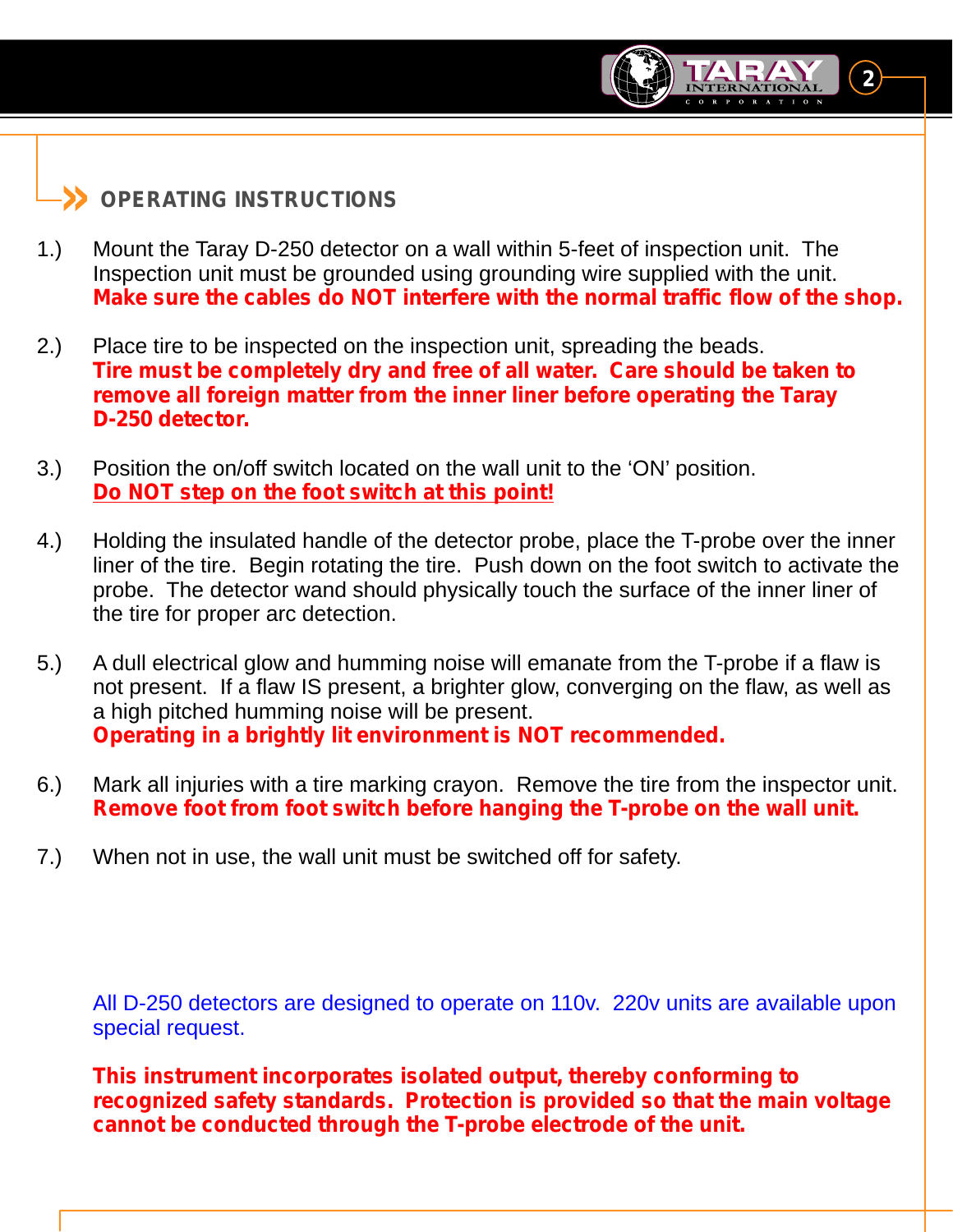## **» OPERATING INSTRUCTIONS**



Place tire on inspection unit. Spreading the beads.



**3**

Push foot pedal down. Insert T-probe into tire. Rotate tire.



T-probe follows inner circumference of the tire; touching the surface of the innerliner. Sparks detected.



Mark injury to be repaired with tire marker. Dismount tire from inspector.